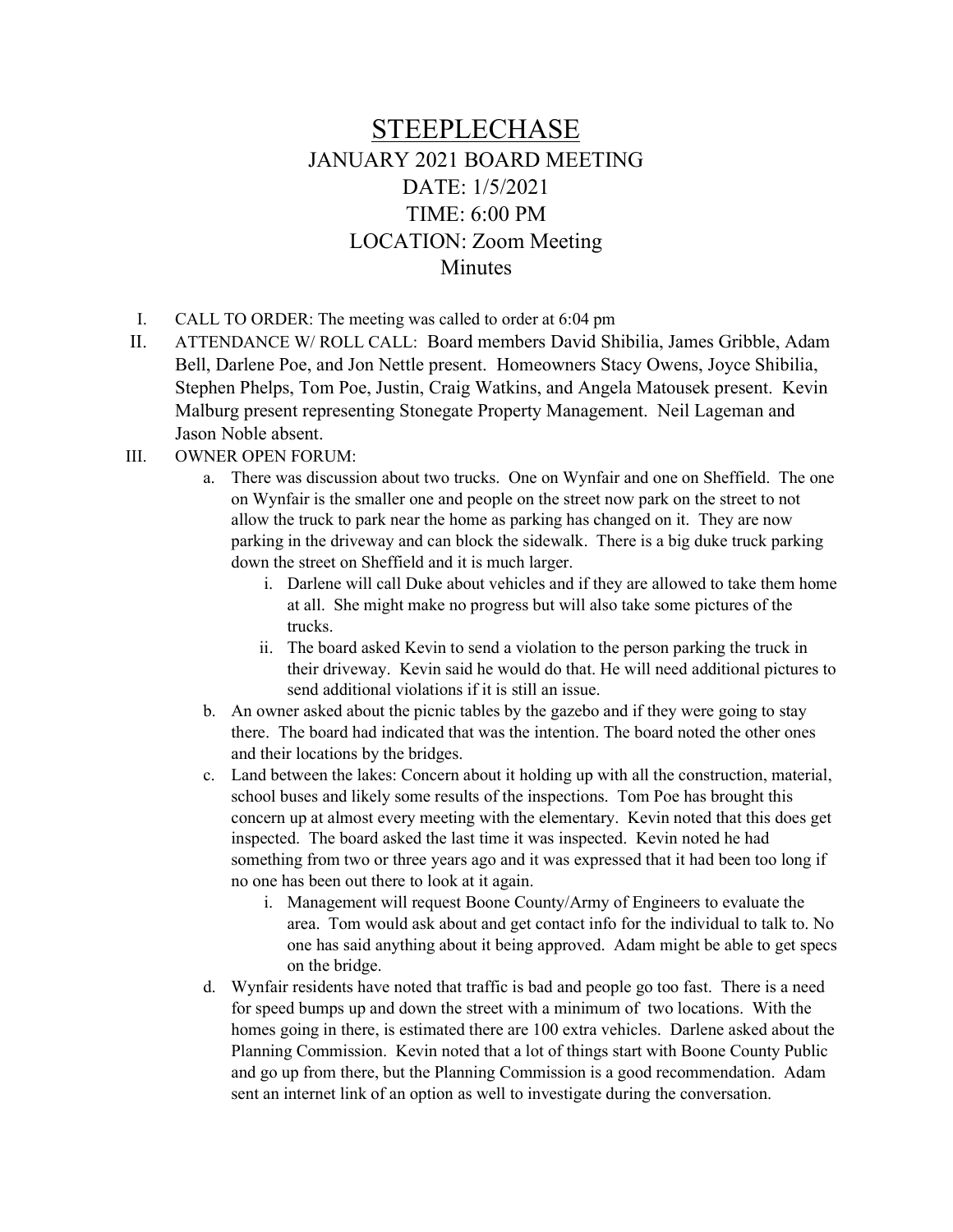- e. There is a group in steeplechase that is trying to reach out to media outlets regarding the school board decision. David is one of them and states that they don't agree with the verdict. Part of the issue is not knowing if it is a true decision or if it is only a recommendation since it was held in executive session. The next meeting is important and is scheduled for January 14, 2021 with the new members at 7:30 pm at Ralph Rush.
- IV. APPROVAL OF THE PREVIOUS BOARD MEETING MINUTES: David moved to approve the minutes and Darleen seconded the motion. The minutes were approved unanimously.

## V. MANAGEMENT REPORT

- a. Last Month's financials were e-mailed out to the board on December 10, 2020.
- b. Kevin noted that financials could possibly be delayed a day or two, but the management company is working to have them out by January 10, 2021.
	- i. ii. Current Account Balances
		- 1. Operating Account 12/29/2020 \$6,723.90
		- 2. 4 CDs at Victory Bank
			- a. Victory 6 Month \$12,535.44 2/27/2021
			- b. Victory 9 Month \$25,410.53 2/27/2021
			- c. Victory 8 Month \$25,204.28 7/27/2021
			- d. Victory 12 Month \$25,473.61 8/27/2021
	- ii. Delinquent Accounts
		- a. Total Resident Outstanding: \$5,490
- c. Management Updates
	- i. Gym Door- Kevin received a note that the door handle is broken. Kevin looked at it and thinks it was broken. It won't lock now or work properly. Charlie Brown is fixing it this weekend.
	- ii. Clubhouse IT Executive Security will be there on Thursday to set everything up for access now that there is a static IP address.
	- iii. Pool Door Frames Charlie Brown showed door frames at the pool and recommended that they should probably get replaced soon.
	- iv. Gym Door to Pool The gym door to the pool was replaced and there was a lock issue. Those have been fixed and keys are now in the gym lockbox.
	- v. Gym Door Replacement The replacement gym door is on order.

## VI. OLD BUSINESS:

- a. Sediment Removal
	- i. Kevin followed up on the sediment removal. Craig is finishing up a project in Dayton. They were slowed down by weather. They are hoping to start in the next week.
- b. 8' Benches Jason
	- i. Jason is reviewing the options that are available for the honorary bench. Chris has it and should be coordinating with the other board members.
- c. Christmas lights at front entry
	- i. Kevin noted that the Christmas lights at the front entry were not occurring due to the walls being removed for road construction. The lights that were purchased and held by the apartments were distributed to the different entities but the HOA did not keep any due to the condition of what had remained at the time they were able to look at them.
- d. Steeplechase Elementary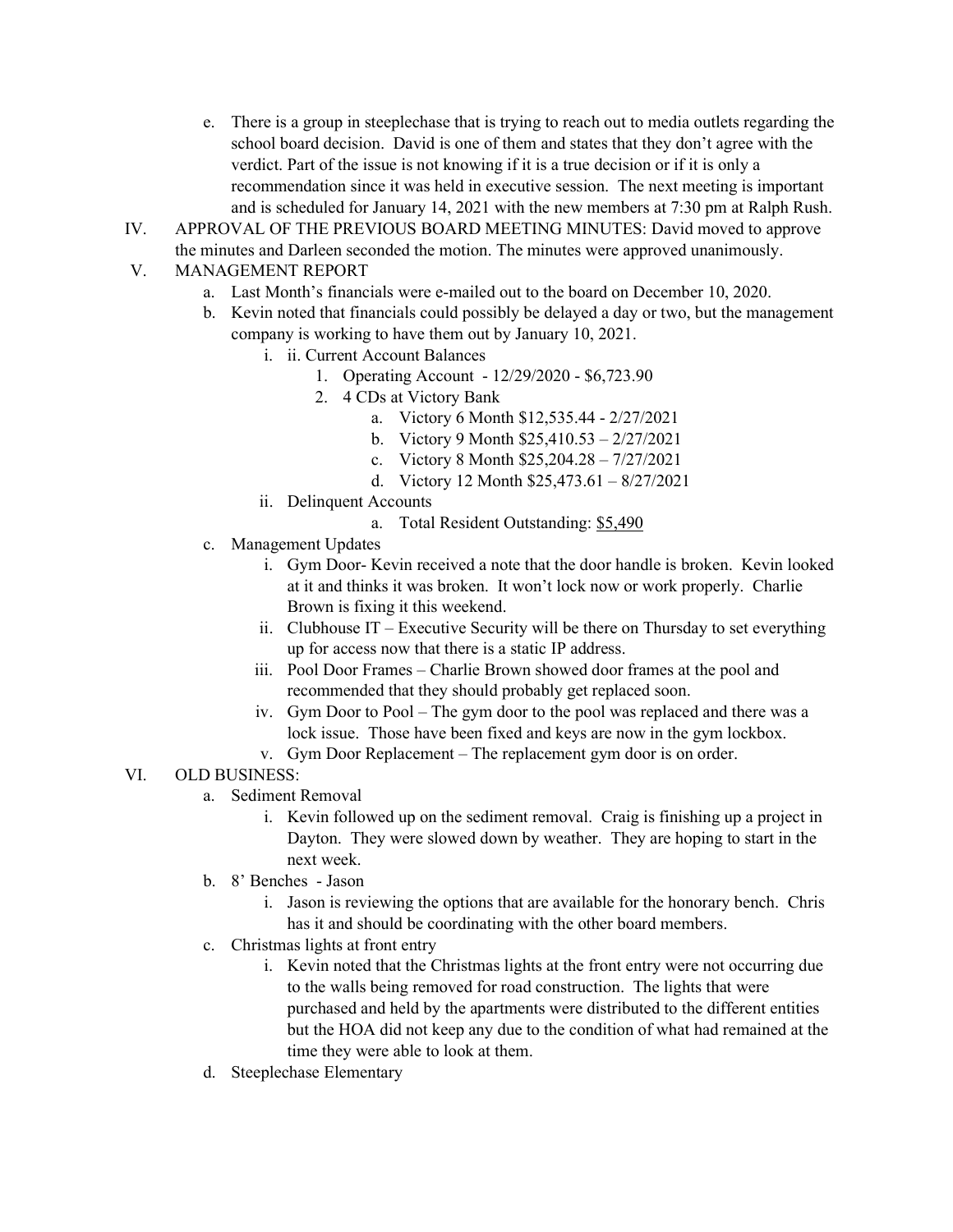- i. Kevin asked if there was any further discussion on the Steeplechase elementary. The main issue is letting people know about attendance at the next meeting. They had an executive session where they would make a recommendation, so it does not sound like anything is official and they have new board members now who should be at the January 14, 2021 meeting. David and Adam were talking about creating a spot to keep things stored and saved from the elementary going in and the communications that they have had with members and the board.
- e. Plaque box near flags
	- i. Kevin met with Charlie about the bulletin board box outside and he thinks he can frame it in the area, so it doesn't stick out from the gazebo as much. Kevin has been waiting until 2021 to put in the order. This will be purchased this month.
- f. Clean up around retention basin (trees, bushes, etc)
	- i. Kevin walked the portions of the retention basin from middle eastern part down to the large bridge with Charlie Brown. Charlie Brown presented what he could do and will complete this weekend. Kevin asked Charlie Brown to move forward.
- g. Fountain and Aeration system at retention basin
	- i. Kevin presented a quote for a fountain that was 10 HP. Based on the electric that is available they cannot go bigger, and Lake Doctors would not recommend going smaller with the size of the lake. Kevin had asked about the merit of a fountain, the health of the lake and if there was a benefit as there is some water and sediment movement that occurs. Aerators would be better, but there is some merit with the size of the fountain. There are two options for lights where you can do multi-color or clear lighting. The total cost on the low end would be around  $34k - 35k$ . For aerators Kevin had Lake doctors review and they recommended that with the current 5 diffusers they should increase to 8. This would mean a new compressor and 3 new diffusers and moving one diffuser to the new compressor. The cost is about 5.2k.
	- ii. The board discussed the options and talked about the new aerator system with the fountains. A couple of community members commented that this might be a large cost that not everyone in the association would like to incur. The board asked Kevin if he had other quotes as someone did a google search and found a fountain at 10 HP that would cost 13k. Kevin asked if it was a commercial fountain but did not get a response. Kevin noted that with the initial cost he did not intend to get more quotes unless the board wanted to pursue this option as viable and is something they would conceivably purchase and install. The board indicated that Kevin should get additional quotes at this time for both fountains and aerators. Kevin said he would reach out and get more quotes.
- h. Sound barrier
	- i. Since this is an issue that is more at the state level Kevin asked the board if they wanted to continue having this on the agenda. The board reviewed this and agreed it could be removed from the agenda moving forward.
- i. Switching to new bank Pacific Premier Bank
	- i. Kevin stated that they had made the switch and that they were seeing some delays in payments getting posted, but that has been related to issue with USPS as they are seeing payments getting processed for the associations.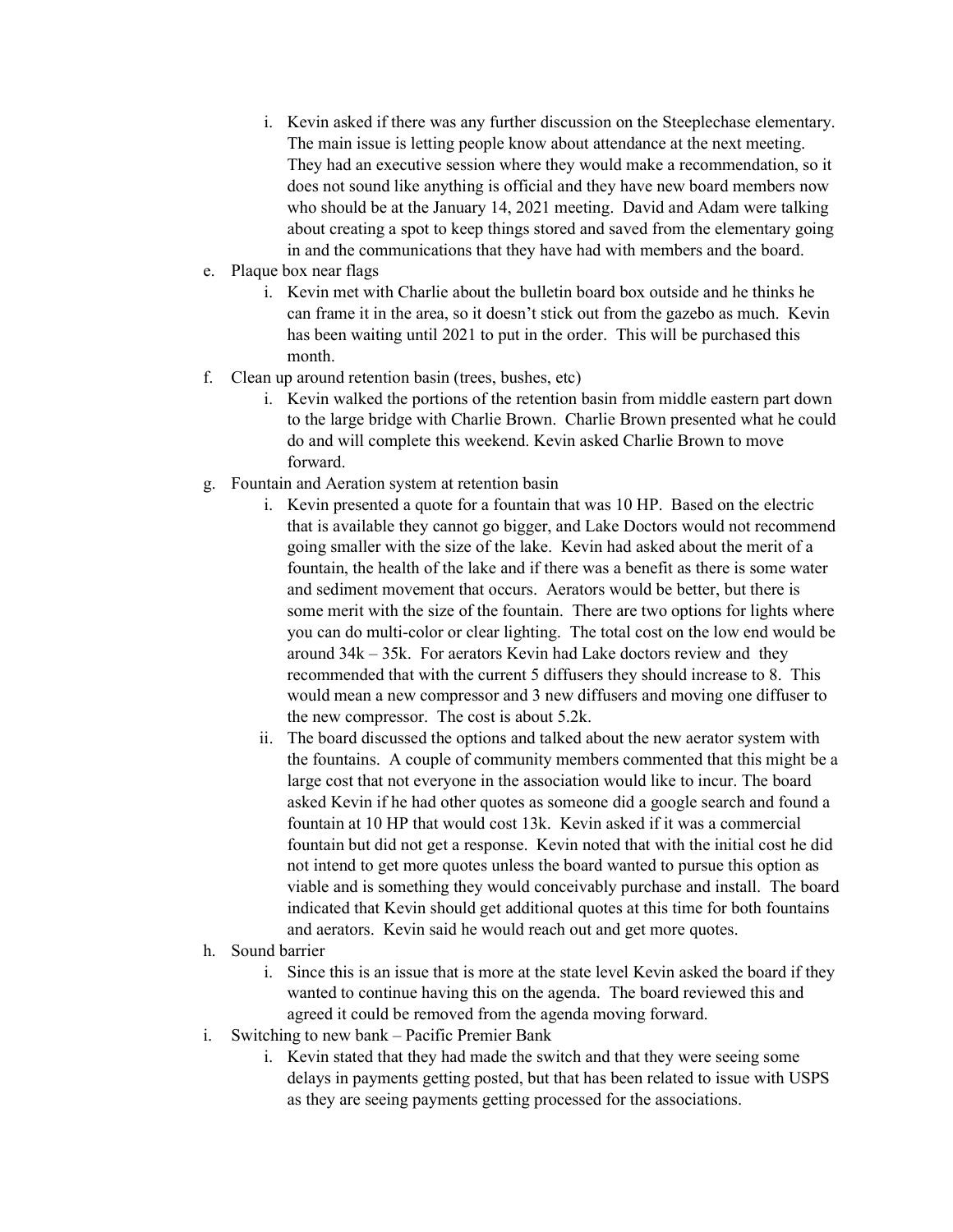- j. Violation Pandemic Letter
	- i. At the previous meeting, the board discussed the additional violation letter and agreed to keep it in place until such time that the pandemic is behind everyone.
- k. Gym adjustments under new state mandates
	- i. The board had discussed that with the gym there were some owners that were not able to use the gym due to only 4 people being allowed in at one time and kids being in there with parents but were not of age to work out. The board referred to legal and have moved forward with no one under the age of 15 being allowed in the gym until state mandates allow more people access to smaller spaces.
- l. Electrical Around Pool
	- i. Kevin noted that he was waiting to get addition quotes for the electrical work that needs to be done to find the short around the pool.
- m. Sheds
	- i. Kevin asked if there was additional discussion on sheds or if this was no longer being discussed. The board indicated that they were not going to discuss this further at this time.
- n. Limb Trimming around walking path.
	- i. Kevin walked with Charlie Brown today out at the property and had him look at a few different items. The first was limb trimming around the walking path. Most of the concerns seemed to be near the clubhouse. He said he would be able to trim up those trees no problem.
- o. Adornment Policy/Administrative Resolution
	- i. Kevin discussed an adornment policy and reviewing different items in the community. The board noted that this was mostly related to commercial vehicles and asked that commercial vehicle information should go out in the newsletter. The newsletter went out shortly before the new year.

## VII. NEW BUSINESS:

- a. Easement Updated Information David and Jon
	- i. The easement group sent over a new agreement on how to pay for the front easement. The agreement is based on the number of front doors and with Steeplechase having more units now and the condo building the numbers would change. Steeplechase has been paying around 38% but will now increase to 42%. Kevin noted that the numbers were accurate on the agreement.
	- ii. David motioned to approve the easement agreement update and Jon seconded the motion. The motion was approved unanimously.
- b. Updating general HOA information
	- i. A resident had commented about the general HOA information on the Steeplechase website. Kevin made sure that everything was updated on the website and said if there is anything that needs to be clarified or edited the board can view it at any time.
- c. RC boats on retention basin
	- i. A resident asked whether RC boats would be allowed in the pond. The board reviewed this and were concerned about noise, which anything noisy seemed to be something very large or gas powered. They were also concerned about how to enforce a rule with RC boats. However, the board is not opposed, but wants to make sure it can be something that is successful.